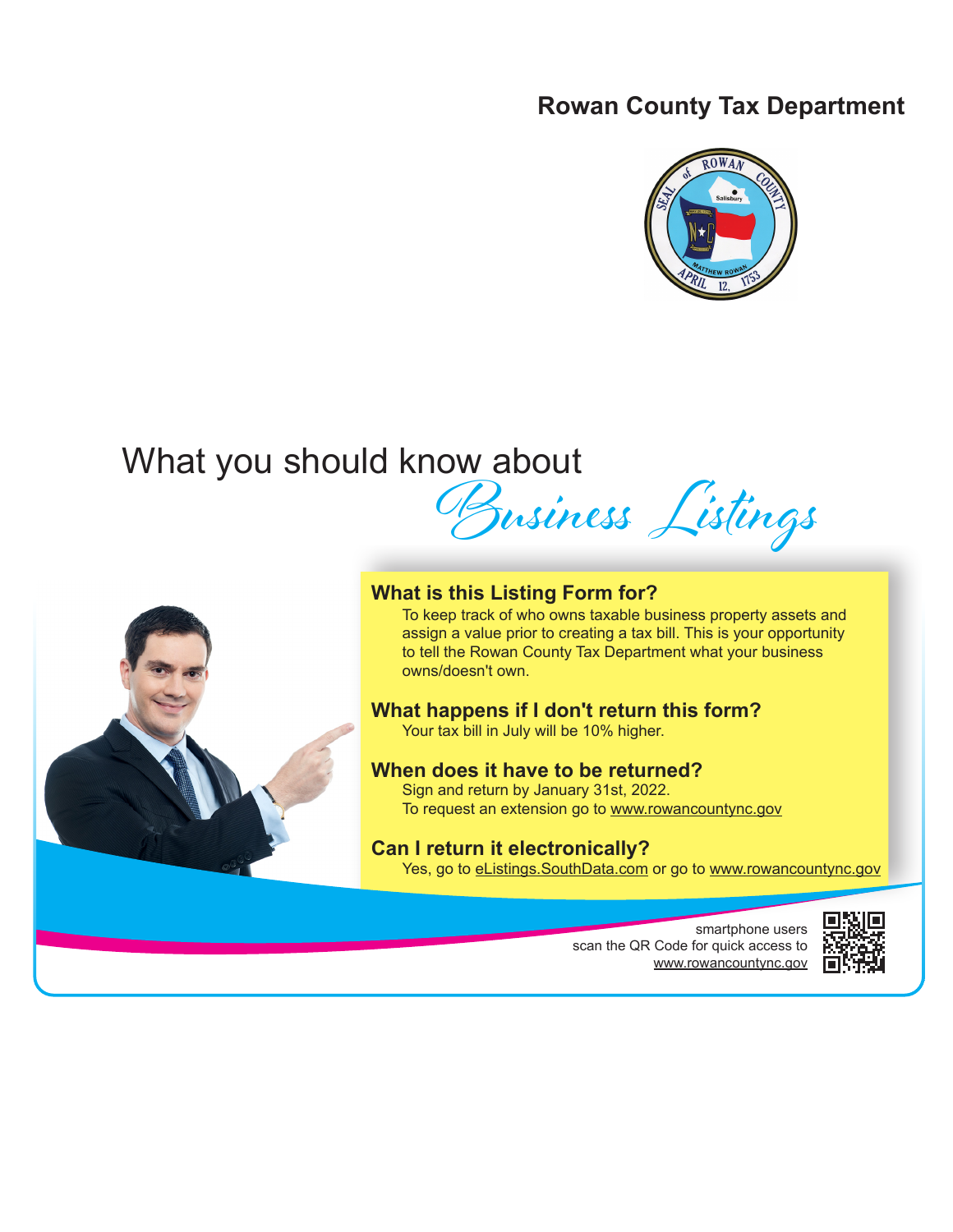# **2022** • **2022 DESINESS PERSONAL PROPERTY LISTING - DUE BY JAN. 31**

|                                     | <b>SECTION 1</b>                                        |                       |                                             |                                                                                                                                                                                                                                      | RETURN TO: ROWAN COUNTY ASSESSOR • PO BOX 1026 • MOUNT AIRY, NC 27030 • (704) 216-8571 |                                          |                                                                 |                       |
|-------------------------------------|---------------------------------------------------------|-----------------------|---------------------------------------------|--------------------------------------------------------------------------------------------------------------------------------------------------------------------------------------------------------------------------------------|----------------------------------------------------------------------------------------|------------------------------------------|-----------------------------------------------------------------|-----------------------|
|                                     | <b>FOR DEPARTMENT</b>                                   | <b>ACCOUNT NUMBER</b> |                                             | <b>DISTRICT</b>                                                                                                                                                                                                                      | <b>LISTING NO.</b>                                                                     | <b>PENALTY</b>                           |                                                                 | <b>ASSESSED VALUE</b> |
|                                     | <b>USE ONLY</b>                                         |                       |                                             |                                                                                                                                                                                                                                      |                                                                                        |                                          |                                                                 |                       |
|                                     | PHYSICAL ADDRESS:                                       |                       |                                             |                                                                                                                                                                                                                                      | LOCATION OF ACCOUNTING RECORDS:                                                        |                                          |                                                                 |                       |
|                                     | REAL ESTATE OWNED BY:                                   |                       |                                             |                                                                                                                                                                                                                                      | DATE BUSINESS BEGAN IN COUNTY:                                                         |                                          |                                                                 |                       |
|                                     | PRINCIPAL BUSINESS IN THIS COUNTY:                      |                       |                                             |                                                                                                                                                                                                                                      | DATE BUSINESS FISCAL YEAR ENDS:                                                        |                                          |                                                                 |                       |
|                                     | NAME BUSINESS LISTED AS LAST YEAR:                      |                       |                                             |                                                                                                                                                                                                                                      | CHECK ONE: CORPORATION_______ PROPRIETORSHIP ______ PARTNERSHIP ___                    |                                          |                                                                 |                       |
|                                     |                                                         |                       |                                             | LLC <b>the contract of the contract of the contract of the contract of the contract of the contract of the contract of the contract of the contract of the contract of the contract of the contract of the contract of the contr</b> |                                                                                        | OTHER (SPECIFY)                          |                                                                 |                       |
|                                     |                                                         |                       |                                             |                                                                                                                                                                                                                                      | CHECK BUSINESS CATEGORY: RETAIL WHOLESALE MANUFACTURING                                |                                          |                                                                 |                       |
|                                     |                                                         |                       |                                             |                                                                                                                                                                                                                                      | SERVICE LEASING / RENTAL FARMING OTHER (SPECIFY)                                       |                                          |                                                                 |                       |
|                                     | PLEASE MAKE NAME AND ADDRESS CHANGES AS NEEDED          |                       |                                             |                                                                                                                                                                                                                                      |                                                                                        | Smartphone users scan here $\rightarrow$ |                                                                 |                       |
| <b>SCHEDULE A</b>                   |                                                         |                       | <b>PERSONAL PROPERTY - SEE INSTRUCTIONS</b> |                                                                                                                                                                                                                                      |                                                                                        |                                          |                                                                 |                       |
| <b>YEAR</b>                         | <b>GROUP (1) MACHINERY &amp; EQUIPMENT</b>              |                       |                                             | <b>YEAR</b>                                                                                                                                                                                                                          | <b>GROUP (4) OFFICE FURNITURE &amp; FIXTURES</b>                                       |                                          |                                                                 |                       |
| <b>ACQUIRED</b>                     | <b>PRIOR YR. COST   ADDITIONS</b>                       | <b>DELETIONS</b>      | <b>TOTAL COST</b>                           | <b>ACQUIRED</b>                                                                                                                                                                                                                      | <b>PRIOR YR. COST   ADDITIONS</b>                                                      |                                          | <b>DELETIONS</b>                                                | <b>TOTAL COST</b>     |
| 2021                                |                                                         |                       |                                             | 2021                                                                                                                                                                                                                                 |                                                                                        |                                          |                                                                 |                       |
| 2020                                |                                                         |                       |                                             | 2020                                                                                                                                                                                                                                 |                                                                                        |                                          |                                                                 |                       |
| 2019                                |                                                         |                       |                                             | 2019                                                                                                                                                                                                                                 |                                                                                        |                                          |                                                                 |                       |
| 2018                                |                                                         |                       |                                             | 2018                                                                                                                                                                                                                                 |                                                                                        |                                          |                                                                 |                       |
| 2017                                |                                                         |                       |                                             | 2017                                                                                                                                                                                                                                 |                                                                                        |                                          |                                                                 |                       |
| 2016                                |                                                         |                       |                                             | 2016                                                                                                                                                                                                                                 |                                                                                        |                                          |                                                                 |                       |
| 2015                                |                                                         |                       |                                             | 2015                                                                                                                                                                                                                                 |                                                                                        |                                          |                                                                 |                       |
| 2014                                |                                                         |                       |                                             | <b>PRIOR</b>                                                                                                                                                                                                                         |                                                                                        |                                          |                                                                 |                       |
| 2013                                |                                                         |                       |                                             | <b>TOTAL</b>                                                                                                                                                                                                                         |                                                                                        |                                          |                                                                 |                       |
| 2012                                |                                                         |                       |                                             | <b>YEAR</b><br><b>ACQUIRED</b>                                                                                                                                                                                                       | <b>GROUP (5) COMPUTER EQUIPMENT</b>                                                    |                                          |                                                                 |                       |
| 2011<br>2010                        |                                                         |                       |                                             | 2021                                                                                                                                                                                                                                 | <b>PRIOR YR. COST   ADDITIONS</b>                                                      |                                          | <b>DELETIONS</b>                                                | <b>TOTAL COST</b>     |
| 2009                                |                                                         |                       |                                             | 2020                                                                                                                                                                                                                                 |                                                                                        |                                          |                                                                 |                       |
| 2008                                |                                                         |                       |                                             | 2019                                                                                                                                                                                                                                 |                                                                                        |                                          |                                                                 |                       |
| 2007                                |                                                         |                       |                                             | 2018                                                                                                                                                                                                                                 |                                                                                        |                                          |                                                                 |                       |
| 2006                                |                                                         |                       |                                             | <b>PRIOR</b>                                                                                                                                                                                                                         |                                                                                        |                                          |                                                                 |                       |
| PRIOR                               |                                                         |                       |                                             | <b>TOTAL</b>                                                                                                                                                                                                                         |                                                                                        |                                          |                                                                 |                       |
| <b>TOTAL</b>                        |                                                         |                       |                                             | <b>YEAR</b>                                                                                                                                                                                                                          | <b>GROUP (6) EXPENSED ITEMS</b>                                                        |                                          |                                                                 |                       |
|                                     | <b>GROUP (2) CONSTRUCTION IN PROGRESS</b>               |                       |                                             | <b>ACQUIRED</b>                                                                                                                                                                                                                      | <b>PRIOR YR. COST   ADDITIONS</b>                                                      |                                          | <b>DELETIONS</b>                                                | <b>TOTAL COST</b>     |
|                                     | LIST IN DETAIL ALL EXPENDITURES IN CIP ACCOUNT          |                       |                                             | 2021                                                                                                                                                                                                                                 |                                                                                        |                                          |                                                                 |                       |
|                                     | ON JANUARY 1, BUT NOT INCLUDED ABOVE - SEE INSTRUCTIONS |                       |                                             | 2020                                                                                                                                                                                                                                 |                                                                                        |                                          |                                                                 |                       |
| <b>TOTAL CIP: \$</b><br><b>YEAR</b> | <b>GROUP (3) LEASEHOLD IMPROVEMENTS</b>                 |                       |                                             | <b>PRIOR</b>                                                                                                                                                                                                                         |                                                                                        |                                          |                                                                 |                       |
| <b>ACQUIRED</b>                     | <b>PRIOR YR. COST ADDITIONS</b>                         | <b>DELETIONS</b>      | <b>TOTAL COST</b>                           | <b>TOTAL</b>                                                                                                                                                                                                                         |                                                                                        |                                          |                                                                 |                       |
| 2021                                |                                                         |                       |                                             | <b>YEAR</b><br><b>ACQUIRED</b>                                                                                                                                                                                                       | <b>GROUP (7) OTHER - Specify</b><br><b>PRIOR YR. COST ADDITIONS</b>                    |                                          | <b>DELETIONS</b>                                                | <b>TOTAL COST</b>     |
| 2020                                |                                                         |                       |                                             | 2021                                                                                                                                                                                                                                 |                                                                                        |                                          |                                                                 |                       |
| 2019                                |                                                         |                       |                                             | 2020                                                                                                                                                                                                                                 |                                                                                        |                                          |                                                                 |                       |
| 2018                                |                                                         |                       |                                             | 2019                                                                                                                                                                                                                                 |                                                                                        |                                          |                                                                 |                       |
| 2017                                |                                                         |                       |                                             | 2018                                                                                                                                                                                                                                 |                                                                                        |                                          |                                                                 |                       |
| 2016                                |                                                         |                       |                                             | 2017                                                                                                                                                                                                                                 |                                                                                        |                                          |                                                                 |                       |
| 2015                                |                                                         |                       |                                             | 2016                                                                                                                                                                                                                                 |                                                                                        |                                          |                                                                 |                       |
| 2014                                |                                                         |                       |                                             | 2015                                                                                                                                                                                                                                 |                                                                                        |                                          |                                                                 |                       |
| 2013                                |                                                         |                       |                                             | <b>PRIOR</b>                                                                                                                                                                                                                         |                                                                                        |                                          |                                                                 |                       |
|                                     |                                                         |                       |                                             |                                                                                                                                                                                                                                      |                                                                                        |                                          |                                                                 |                       |
| 2012                                |                                                         |                       |                                             | <b>TOTAL</b>                                                                                                                                                                                                                         |                                                                                        |                                          |                                                                 |                       |
| 2011                                |                                                         |                       |                                             |                                                                                                                                                                                                                                      | <b>GROUP (8) SUPPLIES - SEE INSTRUCTIONS</b>                                           |                                          |                                                                 |                       |
| 2010                                |                                                         |                       |                                             |                                                                                                                                                                                                                                      | <b>TYPE</b>                                                                            | <b>COST</b>                              | <b>TYPE</b>                                                     | <b>COST</b>           |
| 2009                                |                                                         |                       |                                             | OFFICE SUPPLIES                                                                                                                                                                                                                      |                                                                                        | <b>MEDICAL &amp; DENTAL</b>              |                                                                 |                       |
| 2008<br><b>PRIOR</b>                |                                                         |                       |                                             | <b>FUELS</b><br>SPARE PARTS / TOOLS                                                                                                                                                                                                  |                                                                                        |                                          | <b>BEAUTY &amp; BARBER SUP</b><br><b>RESTAURANT &amp; MOTEL</b> |                       |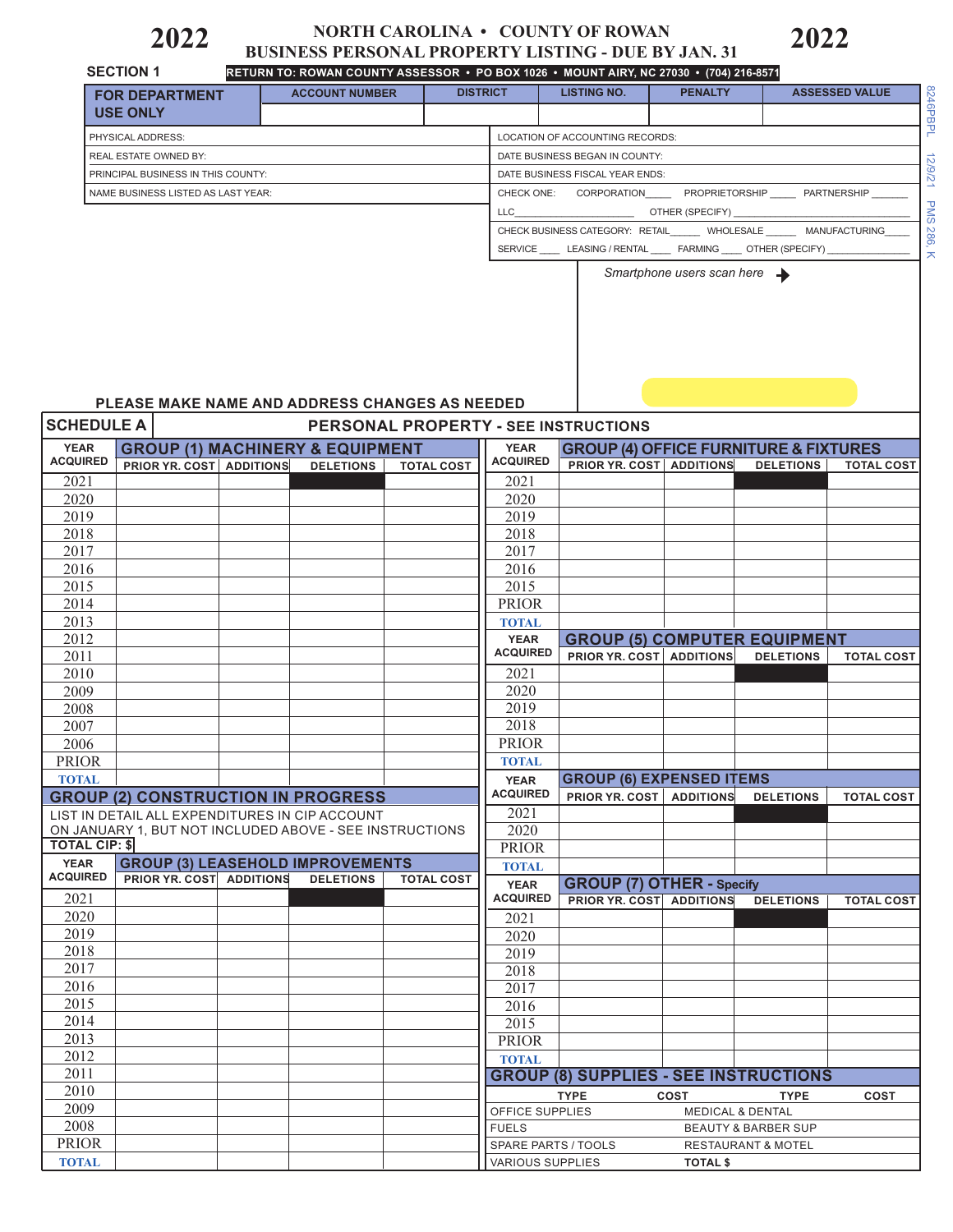**If you need additional space to list property under Schedules B, C and D, please attach a separate report in THE SAME FORMAT as below. Write "see attached" on the schedules if this is necessary.**

|                                                                                                                                                  | <b>VEHICULAR EQUIPMENT</b><br><b>SCHEDULE B</b>                                                                                                                                                               |                                                                                                                                                                                                                                          |                       |                                                          |                 |                         |                 |                             |                                          |  |                                                                                                         |                      |                         |                                                                                                                                                                                                                                                                                                                                                               |
|--------------------------------------------------------------------------------------------------------------------------------------------------|---------------------------------------------------------------------------------------------------------------------------------------------------------------------------------------------------------------|------------------------------------------------------------------------------------------------------------------------------------------------------------------------------------------------------------------------------------------|-----------------------|----------------------------------------------------------|-----------------|-------------------------|-----------------|-----------------------------|------------------------------------------|--|---------------------------------------------------------------------------------------------------------|----------------------|-------------------------|---------------------------------------------------------------------------------------------------------------------------------------------------------------------------------------------------------------------------------------------------------------------------------------------------------------------------------------------------------------|
| <b>SEE INSTRUCTIONS</b><br>GROUP(1)UNREGISTERED MOTOR VEHICLES, SPECIAL BODIES, MULTIYEAR/PERMANENT TAGGED TRAILERS, AND IRP REGISTERED VEHICLES |                                                                                                                                                                                                               |                                                                                                                                                                                                                                          |                       |                                                          |                 |                         |                 |                             |                                          |  |                                                                                                         |                      |                         |                                                                                                                                                                                                                                                                                                                                                               |
| YEAR                                                                                                                                             | <b>MAKE</b>                                                                                                                                                                                                   | <b>MODEL</b><br><b>BODY / SIZE</b>                                                                                                                                                                                                       |                       |                                                          |                 | TITLE #                 |                 |                             | <b>VEHICLE ID NUMBER (VIN)</b>           |  |                                                                                                         |                      |                         | <b>SPEC BODY COST FOR OFFICE USE</b>                                                                                                                                                                                                                                                                                                                          |
|                                                                                                                                                  |                                                                                                                                                                                                               |                                                                                                                                                                                                                                          |                       |                                                          |                 |                         |                 |                             |                                          |  |                                                                                                         |                      |                         |                                                                                                                                                                                                                                                                                                                                                               |
|                                                                                                                                                  |                                                                                                                                                                                                               |                                                                                                                                                                                                                                          |                       |                                                          |                 |                         |                 |                             |                                          |  |                                                                                                         |                      |                         |                                                                                                                                                                                                                                                                                                                                                               |
|                                                                                                                                                  |                                                                                                                                                                                                               |                                                                                                                                                                                                                                          |                       |                                                          |                 |                         |                 |                             |                                          |  |                                                                                                         |                      |                         |                                                                                                                                                                                                                                                                                                                                                               |
|                                                                                                                                                  |                                                                                                                                                                                                               |                                                                                                                                                                                                                                          |                       |                                                          |                 |                         |                 |                             |                                          |  |                                                                                                         |                      |                         |                                                                                                                                                                                                                                                                                                                                                               |
|                                                                                                                                                  |                                                                                                                                                                                                               |                                                                                                                                                                                                                                          |                       |                                                          |                 |                         |                 |                             |                                          |  |                                                                                                         |                      |                         |                                                                                                                                                                                                                                                                                                                                                               |
|                                                                                                                                                  |                                                                                                                                                                                                               |                                                                                                                                                                                                                                          |                       |                                                          |                 |                         |                 |                             |                                          |  | <b>GROUP (2) BOATS &amp; BOAT MOTORS - ATTACH SCHEDULE IF NECESSARY</b>                                 |                      |                         |                                                                                                                                                                                                                                                                                                                                                               |
| <b>TYPE</b>                                                                                                                                      | YEAR / MAKE / MODEL                                                                                                                                                                                           |                                                                                                                                                                                                                                          | LENGTH / SIZE         |                                                          | REGIS.#         |                         | <b>LOCATION</b> |                             | <b>ENGINE TYPE</b>                       |  |                                                                                                         | <b>ORIGINAL COST</b> |                         | <b>FOR OFFICE USE</b>                                                                                                                                                                                                                                                                                                                                         |
| <b>BOAT</b>                                                                                                                                      |                                                                                                                                                                                                               |                                                                                                                                                                                                                                          |                       |                                                          |                 |                         |                 |                             |                                          |  |                                                                                                         |                      |                         |                                                                                                                                                                                                                                                                                                                                                               |
| <b>MOTOR</b>                                                                                                                                     |                                                                                                                                                                                                               |                                                                                                                                                                                                                                          |                       | HP                                                       |                 |                         |                 |                             |                                          |  |                                                                                                         |                      |                         |                                                                                                                                                                                                                                                                                                                                                               |
| <b>BOAT</b><br><b>MOTOR</b>                                                                                                                      |                                                                                                                                                                                                               |                                                                                                                                                                                                                                          |                       | HP                                                       |                 |                         |                 |                             |                                          |  |                                                                                                         |                      |                         |                                                                                                                                                                                                                                                                                                                                                               |
|                                                                                                                                                  |                                                                                                                                                                                                               |                                                                                                                                                                                                                                          |                       |                                                          |                 |                         |                 |                             |                                          |  |                                                                                                         |                      |                         |                                                                                                                                                                                                                                                                                                                                                               |
| <b>YEAR</b>                                                                                                                                      | <b>MAKE</b>                                                                                                                                                                                                   | <b>MODEL</b>                                                                                                                                                                                                                             |                       | <b>GROUP (3) AIRCRAFT - ATTACH SCHEDULE IF NECESSARY</b> | <b>SERIAL#</b>  |                         |                 |                             | <b>LOCATION</b>                          |  | FAA#                                                                                                    |                      |                         | <b>ORIGINAL COST   FOR OFFICE USE</b>                                                                                                                                                                                                                                                                                                                         |
|                                                                                                                                                  |                                                                                                                                                                                                               |                                                                                                                                                                                                                                          |                       |                                                          |                 |                         |                 |                             |                                          |  |                                                                                                         |                      |                         |                                                                                                                                                                                                                                                                                                                                                               |
|                                                                                                                                                  |                                                                                                                                                                                                               |                                                                                                                                                                                                                                          |                       |                                                          |                 |                         |                 |                             |                                          |  |                                                                                                         |                      |                         |                                                                                                                                                                                                                                                                                                                                                               |
|                                                                                                                                                  |                                                                                                                                                                                                               |                                                                                                                                                                                                                                          |                       |                                                          |                 |                         |                 |                             |                                          |  | <b>GROUP (4) MOBILE HOMES &amp; OFFICE TRAILERS - ATTACH SCHEDULE IF NECESSARY</b>                      |                      |                         |                                                                                                                                                                                                                                                                                                                                                               |
| <b>YEAR</b>                                                                                                                                      | <b>MAKE</b>                                                                                                                                                                                                   |                                                                                                                                                                                                                                          | <b>WIDTH / LENGTH</b> |                                                          | TITLE#          |                         |                 |                             | <b>VEHICLE ID NUMBER (VIN)</b>           |  |                                                                                                         |                      | <b>ORIGINAL COST</b>    | <b>FOR OFFICE USE</b>                                                                                                                                                                                                                                                                                                                                         |
|                                                                                                                                                  |                                                                                                                                                                                                               | $\mathsf{x}$                                                                                                                                                                                                                             |                       |                                                          |                 |                         |                 |                             |                                          |  |                                                                                                         |                      |                         |                                                                                                                                                                                                                                                                                                                                                               |
|                                                                                                                                                  |                                                                                                                                                                                                               | X                                                                                                                                                                                                                                        |                       |                                                          |                 |                         |                 |                             |                                          |  |                                                                                                         |                      |                         |                                                                                                                                                                                                                                                                                                                                                               |
|                                                                                                                                                  |                                                                                                                                                                                                               | X                                                                                                                                                                                                                                        |                       |                                                          |                 |                         |                 |                             |                                          |  |                                                                                                         |                      |                         |                                                                                                                                                                                                                                                                                                                                                               |
|                                                                                                                                                  | SCHEDULE C PROPERTY LEASED OR OWNED BY OTHERS IN YOUR POSSESSION ON JANUARY 1                                                                                                                                 |                                                                                                                                                                                                                                          |                       |                                                          |                 |                         |                 |                             |                                          |  |                                                                                                         |                      |                         |                                                                                                                                                                                                                                                                                                                                                               |
|                                                                                                                                                  |                                                                                                                                                                                                               |                                                                                                                                                                                                                                          |                       |                                                          |                 |                         |                 |                             |                                          |  | THIS SECTION DUE JANUARY 15 - ATTACH SCHEDULE IF NECESSARY                                              |                      |                         | <b>START / END</b>                                                                                                                                                                                                                                                                                                                                            |
|                                                                                                                                                  | <b>NAME AND ADDRESS OF OWNER</b>                                                                                                                                                                              |                                                                                                                                                                                                                                          |                       | <b>DESCRIPTION OF PROPERTY</b>                           |                 |                         |                 |                             | <b>LEASE/ACCOUNT#</b>                    |  | <b>MONTHLY PAYMENT</b>                                                                                  |                      | <b>COST NEW (QUOTE)</b> | <b>LEASE DATE</b>                                                                                                                                                                                                                                                                                                                                             |
|                                                                                                                                                  |                                                                                                                                                                                                               |                                                                                                                                                                                                                                          |                       |                                                          |                 |                         |                 |                             |                                          |  |                                                                                                         |                      |                         |                                                                                                                                                                                                                                                                                                                                                               |
|                                                                                                                                                  |                                                                                                                                                                                                               |                                                                                                                                                                                                                                          |                       |                                                          |                 |                         |                 |                             |                                          |  |                                                                                                         |                      |                         |                                                                                                                                                                                                                                                                                                                                                               |
|                                                                                                                                                  |                                                                                                                                                                                                               |                                                                                                                                                                                                                                          |                       |                                                          |                 |                         |                 |                             |                                          |  |                                                                                                         |                      |                         |                                                                                                                                                                                                                                                                                                                                                               |
|                                                                                                                                                  |                                                                                                                                                                                                               |                                                                                                                                                                                                                                          |                       |                                                          |                 |                         |                 |                             |                                          |  |                                                                                                         |                      |                         |                                                                                                                                                                                                                                                                                                                                                               |
|                                                                                                                                                  | <b>SCHEDULE D</b>                                                                                                                                                                                             |                                                                                                                                                                                                                                          |                       |                                                          |                 |                         |                 |                             | <b>ACQUISTIONS AND/OR DISPOSALS</b>      |  |                                                                                                         |                      |                         |                                                                                                                                                                                                                                                                                                                                                               |
|                                                                                                                                                  |                                                                                                                                                                                                               |                                                                                                                                                                                                                                          |                       |                                                          |                 |                         |                 |                             |                                          |  | OF MACHINERY, EQUIPMENT, FURNITURE AND FIXTURES SINCE 01/01/21 (ATTACH SCHEDULE IF NECESSARY)           |                      |                         |                                                                                                                                                                                                                                                                                                                                                               |
|                                                                                                                                                  | <b>ACQUISITIONS - ITEMIZE IN DETAIL</b>                                                                                                                                                                       |                                                                                                                                                                                                                                          |                       |                                                          |                 | 100%                    |                 |                             |                                          |  | <b>DISPOSALS - ITEMIZE IN DETAIL</b>                                                                    |                      | <b>YEAR</b>             | 100% ORIGINAL                                                                                                                                                                                                                                                                                                                                                 |
|                                                                                                                                                  |                                                                                                                                                                                                               |                                                                                                                                                                                                                                          |                       |                                                          |                 | <b>COST INSTALLED</b>   |                 |                             |                                          |  |                                                                                                         |                      | <b>ACQUIRED</b>         | COST                                                                                                                                                                                                                                                                                                                                                          |
|                                                                                                                                                  |                                                                                                                                                                                                               |                                                                                                                                                                                                                                          |                       |                                                          |                 |                         |                 |                             |                                          |  |                                                                                                         |                      |                         |                                                                                                                                                                                                                                                                                                                                                               |
|                                                                                                                                                  |                                                                                                                                                                                                               |                                                                                                                                                                                                                                          |                       |                                                          |                 |                         |                 |                             |                                          |  |                                                                                                         |                      |                         |                                                                                                                                                                                                                                                                                                                                                               |
|                                                                                                                                                  |                                                                                                                                                                                                               |                                                                                                                                                                                                                                          |                       |                                                          |                 |                         |                 |                             |                                          |  |                                                                                                         |                      |                         |                                                                                                                                                                                                                                                                                                                                                               |
|                                                                                                                                                  |                                                                                                                                                                                                               |                                                                                                                                                                                                                                          |                       |                                                          |                 |                         |                 |                             |                                          |  |                                                                                                         |                      |                         |                                                                                                                                                                                                                                                                                                                                                               |
|                                                                                                                                                  |                                                                                                                                                                                                               |                                                                                                                                                                                                                                          |                       |                                                          |                 |                         |                 |                             |                                          |  |                                                                                                         |                      |                         |                                                                                                                                                                                                                                                                                                                                                               |
|                                                                                                                                                  |                                                                                                                                                                                                               |                                                                                                                                                                                                                                          |                       |                                                          |                 |                         |                 |                             |                                          |  |                                                                                                         |                      |                         |                                                                                                                                                                                                                                                                                                                                                               |
|                                                                                                                                                  |                                                                                                                                                                                                               |                                                                                                                                                                                                                                          |                       | <b>TOTAL</b>                                             |                 |                         |                 |                             |                                          |  |                                                                                                         |                      | <b>TOTAL</b>            |                                                                                                                                                                                                                                                                                                                                                               |
|                                                                                                                                                  | <b>AFFIRMATION</b>                                                                                                                                                                                            |                                                                                                                                                                                                                                          |                       |                                                          |                 |                         |                 |                             |                                          |  | LISTING FORM MUST BE SIGNED BY A LEGALLY AUTHORIZED PERSON                                              |                      |                         |                                                                                                                                                                                                                                                                                                                                                               |
|                                                                                                                                                  | LISTING MUST BE SIGNED BY A LEGALLY AUTHORIZED PERSON - Please check the capacity in which you are signing the affirmation.                                                                                   |                                                                                                                                                                                                                                          |                       |                                                          |                 | <b>SEE INSTRUCTIONS</b> |                 |                             |                                          |  |                                                                                                         |                      |                         |                                                                                                                                                                                                                                                                                                                                                               |
|                                                                                                                                                  |                                                                                                                                                                                                               |                                                                                                                                                                                                                                          |                       |                                                          |                 |                         |                 |                             |                                          |  |                                                                                                         |                      |                         |                                                                                                                                                                                                                                                                                                                                                               |
|                                                                                                                                                  | <b>For Individual Taxpayers:</b>                                                                                                                                                                              |                                                                                                                                                                                                                                          | <b>Taxpayer</b>       |                                                          | <b>Guardian</b> |                         |                 | <b>Authorized Agent</b>     |                                          |  | Other person having knowledge of and charged                                                            |                      |                         | with the care of the person and property of the taxpayer.                                                                                                                                                                                                                                                                                                     |
|                                                                                                                                                  | For Corporations, Partnerships, Limited Liability Companies, Unincorporated Associations:                                                                                                                     |                                                                                                                                                                                                                                          |                       |                                                          |                 |                         |                 |                             |                                          |  |                                                                                                         |                      |                         |                                                                                                                                                                                                                                                                                                                                                               |
|                                                                                                                                                  | Principal Officer of the Taxpayer                                                                                                                                                                             |                                                                                                                                                                                                                                          |                       |                                                          |                 |                         |                 |                             |                                          |  | Full-time employee of the taxpayer who has been officially empowered by a principal officer to list the |                      |                         |                                                                                                                                                                                                                                                                                                                                                               |
|                                                                                                                                                  |                                                                                                                                                                                                               | <b>Title <i>Community of the Community of the Community of the Community of the Community of the Community of the Community of the Community of the Community of the Community of the Community of the Community of the Communit</i></b> |                       |                                                          |                 |                         |                 |                             | property and sign the affirmation. Title |  |                                                                                                         |                      |                         |                                                                                                                                                                                                                                                                                                                                                               |
|                                                                                                                                                  | Authorized agent. If this capacity is selected, I certify that I have NCDOR Form AV-59 on file for this taxpayer:                                                                                             |                                                                                                                                                                                                                                          |                       |                                                          |                 |                         |                 |                             |                                          |  | <b>I</b> Yes                                                                                            |                      | <b>No</b>               |                                                                                                                                                                                                                                                                                                                                                               |
|                                                                                                                                                  |                                                                                                                                                                                                               |                                                                                                                                                                                                                                          |                       |                                                          |                 |                         |                 |                             |                                          |  |                                                                                                         |                      |                         |                                                                                                                                                                                                                                                                                                                                                               |
|                                                                                                                                                  |                                                                                                                                                                                                               |                                                                                                                                                                                                                                          |                       |                                                          |                 |                         |                 |                             |                                          |  |                                                                                                         |                      |                         | Under penalties prescribed by law, I affirm that to the best of my knowledge and belief this listing, including any accompanying statements, inventories, schedules, and<br>any other information is true and complete. (If this is signed by an individual other than the taxpayer, he affirms that he is familiar with the extent and true value of all the |
|                                                                                                                                                  | taxpayer's property subject to taxation in this county and that this affirmation is based on all the information of which he has any knowledge.)                                                              |                                                                                                                                                                                                                                          |                       |                                                          |                 |                         |                 |                             |                                          |  |                                                                                                         |                      |                         |                                                                                                                                                                                                                                                                                                                                                               |
|                                                                                                                                                  |                                                                                                                                                                                                               |                                                                                                                                                                                                                                          |                       |                                                          |                 |                         |                 |                             |                                          |  |                                                                                                         |                      |                         |                                                                                                                                                                                                                                                                                                                                                               |
| Signature                                                                                                                                        |                                                                                                                                                                                                               |                                                                                                                                                                                                                                          |                       | <b>Date</b>                                              |                 |                         |                 |                             | <b>Authorized Agent Address</b>          |  |                                                                                                         |                      | Date                    |                                                                                                                                                                                                                                                                                                                                                               |
| <b>Printed Name</b>                                                                                                                              |                                                                                                                                                                                                               |                                                                                                                                                                                                                                          |                       |                                                          |                 |                         |                 | <b>Email Address</b>        |                                          |  |                                                                                                         |                      |                         |                                                                                                                                                                                                                                                                                                                                                               |
| <b>Telephone Number</b>                                                                                                                          |                                                                                                                                                                                                               |                                                                                                                                                                                                                                          |                       | <b>Fax Number</b>                                        |                 |                         |                 |                             |                                          |  |                                                                                                         |                      |                         |                                                                                                                                                                                                                                                                                                                                                               |
|                                                                                                                                                  |                                                                                                                                                                                                               |                                                                                                                                                                                                                                          |                       |                                                          |                 |                         |                 |                             |                                          |  |                                                                                                         |                      |                         | Any individual who willfully makes and subscribes an abstract listing required by this Subchapter II of Chapter 105 of the North Carolina General Statutes which he does                                                                                                                                                                                      |
|                                                                                                                                                  | not believe to be true and correct as to every material matter shall be guilty of a Class 2 misdemeanor. (Punishable by imprisonment up to 60 days).<br>OTHER NC COUNTIES WHERE PERSONAL PROPERTY IS LOCATED: |                                                                                                                                                                                                                                          |                       |                                                          |                 |                         |                 |                             |                                          |  |                                                                                                         |                      |                         |                                                                                                                                                                                                                                                                                                                                                               |
|                                                                                                                                                  | CONTACT PERSON FOR AUDIT:                                                                                                                                                                                     |                                                                                                                                                                                                                                          |                       |                                                          |                 |                         |                 | <b>ADDRESS &amp; PHONE:</b> |                                          |  |                                                                                                         |                      |                         |                                                                                                                                                                                                                                                                                                                                                               |
|                                                                                                                                                  |                                                                                                                                                                                                               |                                                                                                                                                                                                                                          |                       |                                                          |                 |                         |                 |                             |                                          |  |                                                                                                         |                      |                         | IF OUT OF BUSINESS COMPLETE THIS SECTION: DATE CEASED ______________________________CHECK ONE: SOLD _______ CLOSED ______ BANKRUPT _____ OTHER ______                                                                                                                                                                                                         |
|                                                                                                                                                  |                                                                                                                                                                                                               |                                                                                                                                                                                                                                          |                       |                                                          |                 |                         |                 |                             |                                          |  |                                                                                                         |                      |                         |                                                                                                                                                                                                                                                                                                                                                               |
|                                                                                                                                                  |                                                                                                                                                                                                               |                                                                                                                                                                                                                                          |                       |                                                          |                 |                         |                 |                             |                                          |  |                                                                                                         |                      |                         |                                                                                                                                                                                                                                                                                                                                                               |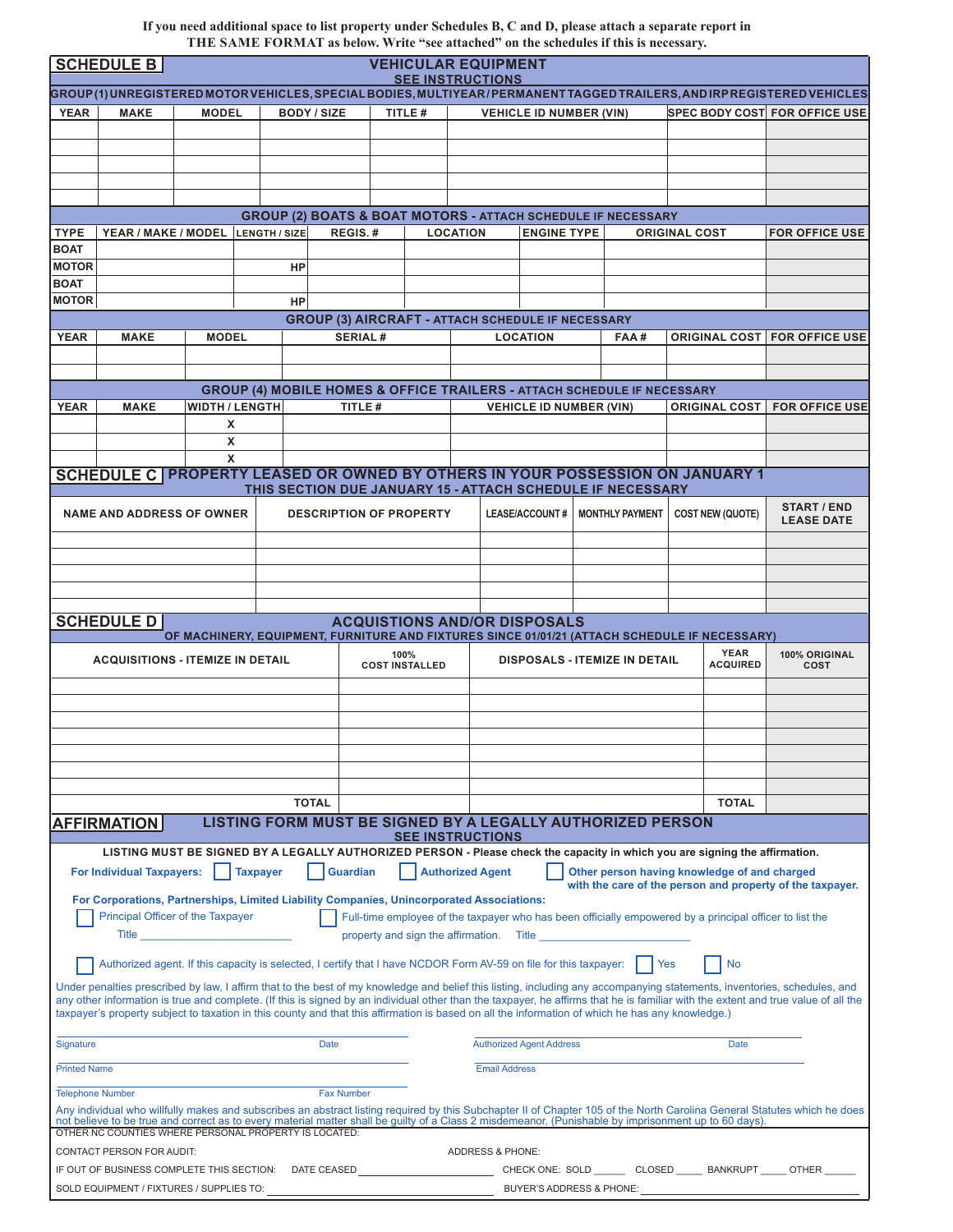## **COUNTY OF ROWAN BUSINESS PERSONAL PROPERTY LISTING**

**(Additional Schedule A)**

| <b>SCHEDULE A</b> |                                                                                |  |                  |                        |                   |                                                                                |  |                  |                        |
|-------------------|--------------------------------------------------------------------------------|--|------------------|------------------------|-------------------|--------------------------------------------------------------------------------|--|------------------|------------------------|
| <b>YEAR</b>       | <b>GROUP (1) MACHINERY &amp; EQUIPMENT</b>                                     |  |                  |                        | <b>YEAR</b>       | <b>GROUP (1) MACHINERY &amp; EQUIPMENT</b>                                     |  |                  |                        |
| <b>ACQUIRED</b>   | <b>PRIOR YR COST   ADDITIONS   DELETIONS   CURR. YEAR COST</b>                 |  |                  |                        | <b>ACQUIRED</b>   | <b>PRIOR YR COST   ADDITIONS</b>                                               |  | <b>DELETIONS</b> | <b>CURR. YEAR COST</b> |
| 2021              |                                                                                |  |                  |                        | 2021              |                                                                                |  |                  |                        |
| 2020              |                                                                                |  |                  |                        | 2020              |                                                                                |  |                  |                        |
| 2019              |                                                                                |  |                  |                        | 2019              |                                                                                |  |                  |                        |
| 2018              |                                                                                |  |                  |                        | 2018              |                                                                                |  |                  |                        |
| 2017              |                                                                                |  |                  |                        | 2017              |                                                                                |  |                  |                        |
| 2016              |                                                                                |  |                  |                        | 2016              |                                                                                |  |                  |                        |
| 2015              |                                                                                |  |                  |                        | 2015              |                                                                                |  |                  |                        |
| 2014              |                                                                                |  |                  |                        | 2014              |                                                                                |  |                  |                        |
| 2013              |                                                                                |  |                  |                        | 2013              |                                                                                |  |                  |                        |
| 2012              |                                                                                |  |                  |                        | 2012              |                                                                                |  |                  |                        |
| 2011              |                                                                                |  |                  |                        | 2011              |                                                                                |  |                  |                        |
| 2010              |                                                                                |  |                  |                        | 2010              |                                                                                |  |                  |                        |
| 2009              |                                                                                |  |                  |                        | 2009              |                                                                                |  |                  |                        |
| 2008              |                                                                                |  |                  |                        | 2008              |                                                                                |  |                  |                        |
| 2007              |                                                                                |  |                  |                        | 2007              |                                                                                |  |                  |                        |
| 2006              |                                                                                |  |                  |                        | 2006              |                                                                                |  |                  |                        |
| <b>PRIOR</b>      |                                                                                |  |                  |                        | <b>PRIOR</b>      |                                                                                |  |                  |                        |
| <b>TOTAL</b>      |                                                                                |  |                  |                        | <b>TOTAL</b>      |                                                                                |  |                  |                        |
|                   |                                                                                |  |                  |                        |                   |                                                                                |  |                  |                        |
| <b>SCHEDULE A</b> |                                                                                |  |                  |                        |                   |                                                                                |  |                  |                        |
| <b>YEAR</b>       |                                                                                |  |                  |                        | <b>YEAR</b>       |                                                                                |  |                  |                        |
| <b>ACQUIRED</b>   | <b>GROUP (1) MACHINERY &amp; EQUIPMENT</b><br><b>PRIOR YR COST   ADDITIONS</b> |  | <b>DELETIONS</b> | <b>CURR. YEAR COST</b> | <b>ACQUIRED</b>   | <b>GROUP (1) MACHINERY &amp; EQUIPMENT</b><br><b>PRIOR YR COST   ADDITIONS</b> |  | <b>DELETIONS</b> | <b>CURR. YEAR COST</b> |
| 2021              |                                                                                |  |                  |                        | $\overline{2021}$ |                                                                                |  |                  |                        |
| 2020              |                                                                                |  |                  |                        | 2020              |                                                                                |  |                  |                        |
| 2019              |                                                                                |  |                  |                        | 2019              |                                                                                |  |                  |                        |
| 2018              |                                                                                |  |                  |                        | 2018              |                                                                                |  |                  |                        |
| 2017              |                                                                                |  |                  |                        | 2017              |                                                                                |  |                  |                        |
| 2016              |                                                                                |  |                  |                        | 2016              |                                                                                |  |                  |                        |
| 2015              |                                                                                |  |                  |                        | 2015              |                                                                                |  |                  |                        |
| 2014              |                                                                                |  |                  |                        | 2014              |                                                                                |  |                  |                        |
| 2013              |                                                                                |  |                  |                        | 2013              |                                                                                |  |                  |                        |
| 2012              |                                                                                |  |                  |                        | 2012              |                                                                                |  |                  |                        |
| 2011              |                                                                                |  |                  |                        | 2011              |                                                                                |  |                  |                        |
| 2010              |                                                                                |  |                  |                        | 2010              |                                                                                |  |                  |                        |
| 2009              |                                                                                |  |                  |                        | 2009              |                                                                                |  |                  |                        |
| 2008              |                                                                                |  |                  |                        | 2008              |                                                                                |  |                  |                        |
| 2007              |                                                                                |  |                  |                        | 2007              |                                                                                |  |                  |                        |
| 2006              |                                                                                |  |                  |                        | 2006              |                                                                                |  |                  |                        |
| <b>PRIOR</b>      |                                                                                |  |                  |                        | <b>PRIOR</b>      |                                                                                |  |                  |                        |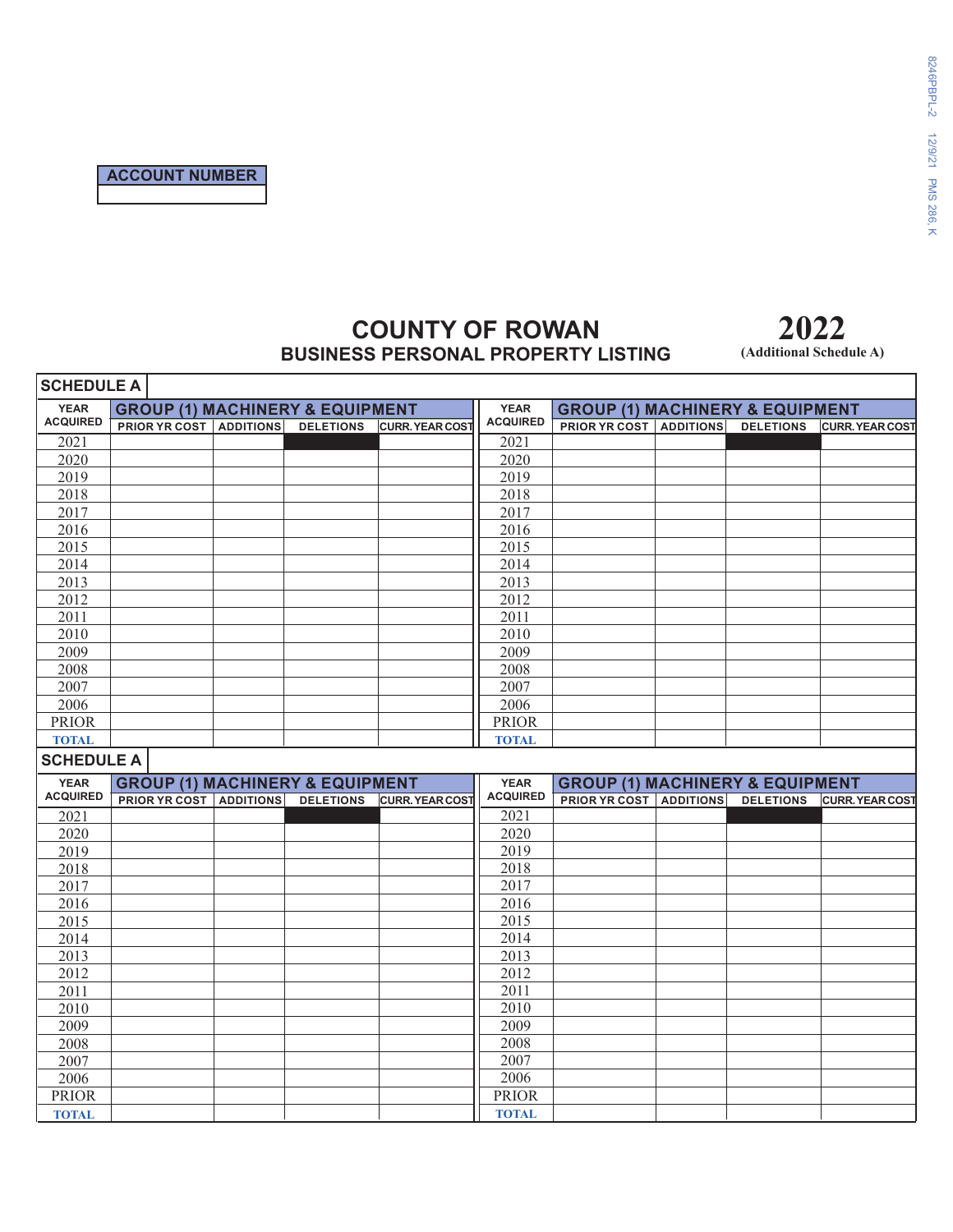**SCHEDULE B**

# **COUNTY OF ROWAN BUSINESS PERSONAL PROPERTY LISTING**

**VEHICULAR EQUIPMENT**

**2022 (Additional Schedule B)**

|                                                                                                                           | ∣ J∪NEDULE D I |              |                    |         | VENICULAR EQUIPMENT<br><b>SEE INSTRUCTIONS</b> |                        |                                 |  |  |  |  |
|---------------------------------------------------------------------------------------------------------------------------|----------------|--------------|--------------------|---------|------------------------------------------------|------------------------|---------------------------------|--|--|--|--|
| GROUP (1) UNREGISTERED MOTOR VEHICLES, SPECIAL BODIES, MULTIYEAR / PERMANENT TAGGED TRAILERS, AND IRP REGISTERED VEHICLES |                |              |                    |         |                                                |                        |                                 |  |  |  |  |
| <b>YEAR</b>                                                                                                               | <b>MAKE</b>    | <b>MODEL</b> | <b>BODY / SIZE</b> | TITLE # | <b>VEHICLE ID NUMBER (VIN)</b>                 | <b>SPEC. BODY COST</b> | <b>FOR OFFICE</b><br><b>USE</b> |  |  |  |  |
|                                                                                                                           |                |              |                    |         |                                                |                        |                                 |  |  |  |  |
|                                                                                                                           |                |              |                    |         |                                                |                        |                                 |  |  |  |  |
|                                                                                                                           |                |              |                    |         |                                                |                        |                                 |  |  |  |  |
|                                                                                                                           |                |              |                    |         |                                                |                        |                                 |  |  |  |  |
|                                                                                                                           |                |              |                    |         |                                                |                        |                                 |  |  |  |  |
|                                                                                                                           |                |              |                    |         |                                                |                        |                                 |  |  |  |  |
|                                                                                                                           |                |              |                    |         |                                                |                        |                                 |  |  |  |  |
|                                                                                                                           |                |              |                    |         |                                                |                        |                                 |  |  |  |  |
|                                                                                                                           |                |              |                    |         |                                                |                        |                                 |  |  |  |  |
|                                                                                                                           |                |              |                    |         |                                                |                        |                                 |  |  |  |  |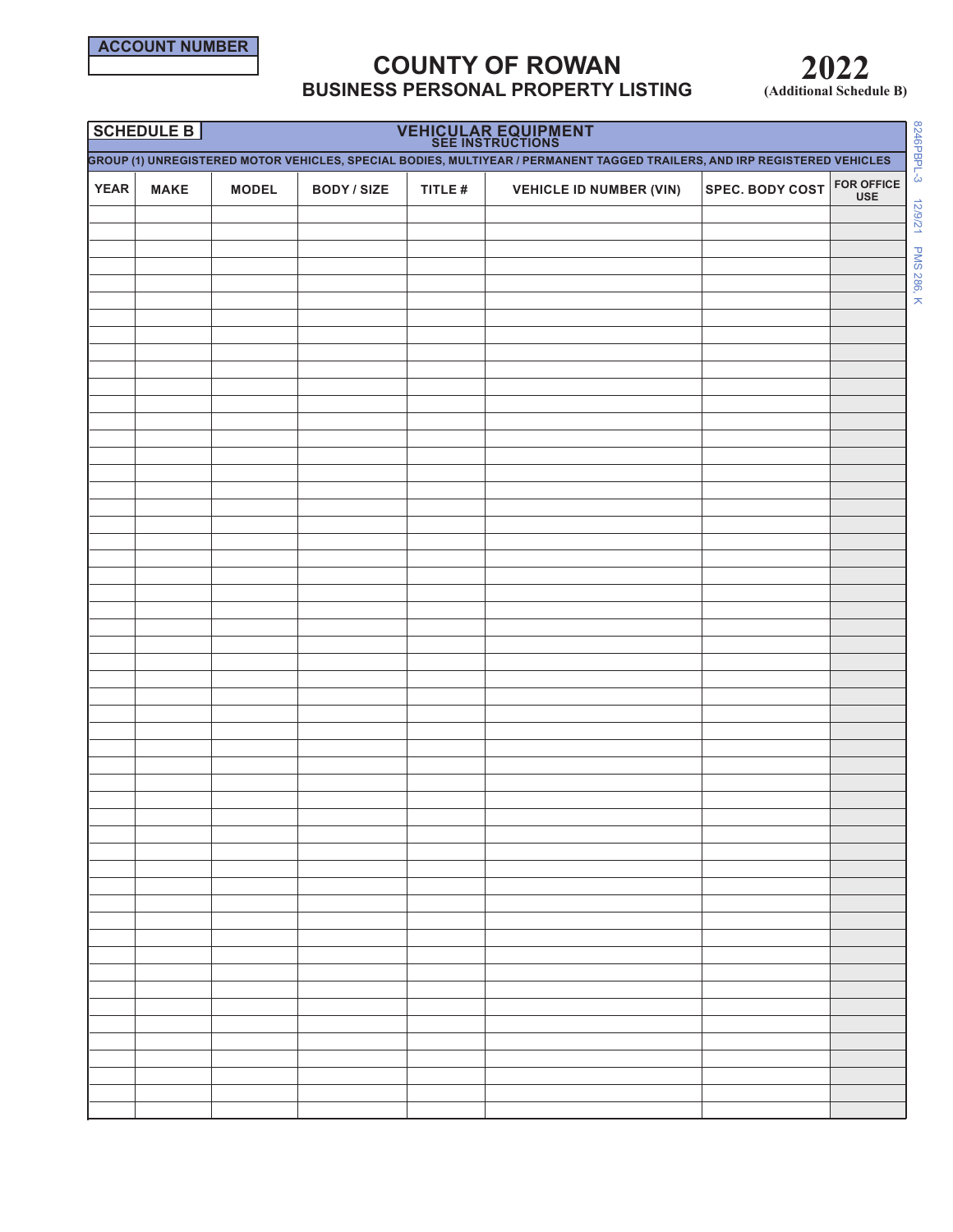

# **COUNTY OF ROWAN BUSINESS PERSONAL PROPERTY LISTING**

**2022 (Additional Schedule B)**

|                             | SCHEDULE B<br><b>VEHICULAR EQUIPMENT</b> |              |                      |                           |                            |                    |                      |                                 |  |  |  |  |
|-----------------------------|------------------------------------------|--------------|----------------------|---------------------------|----------------------------|--------------------|----------------------|---------------------------------|--|--|--|--|
|                             | <b>GROUP (2) BOATS &amp; BOAT MOTORS</b> |              |                      |                           |                            |                    |                      |                                 |  |  |  |  |
| <b>TYPE</b>                 | YEAR / MAKE / MODEL                      |              | <b>LENGTH / SIZE</b> | REGIS.#                   | <b>LOCATION</b>            | <b>ENGINE TYPE</b> | <b>ORIGINAL COST</b> | <b>FOR OFFICE</b><br><b>USE</b> |  |  |  |  |
| <b>BOAT</b>                 |                                          |              |                      |                           |                            |                    |                      |                                 |  |  |  |  |
| <b>MOTOR</b><br><b>BOAT</b> |                                          |              | HP                   |                           |                            |                    |                      |                                 |  |  |  |  |
| <b>MOTOR</b>                |                                          |              | HP                   |                           |                            |                    |                      |                                 |  |  |  |  |
| <b>BOAT</b>                 |                                          |              |                      |                           |                            |                    |                      |                                 |  |  |  |  |
| <b>MOTOR</b>                |                                          |              | HP                   |                           |                            |                    |                      |                                 |  |  |  |  |
| <b>BOAT</b>                 |                                          |              |                      |                           |                            |                    |                      |                                 |  |  |  |  |
| <b>MOTOR</b>                |                                          |              | HP                   |                           |                            |                    |                      |                                 |  |  |  |  |
| <b>BOAT</b><br><b>MOTOR</b> |                                          |              | HP                   |                           |                            |                    |                      |                                 |  |  |  |  |
| <b>BOAT</b>                 |                                          |              |                      |                           |                            |                    |                      |                                 |  |  |  |  |
| <b>MOTOR</b>                |                                          |              | HP                   |                           |                            |                    |                      |                                 |  |  |  |  |
| <b>BOAT</b>                 |                                          |              |                      |                           |                            |                    |                      |                                 |  |  |  |  |
| <b>MOTOR</b>                |                                          |              | HP                   |                           |                            |                    |                      |                                 |  |  |  |  |
| <b>BOAT</b>                 |                                          |              |                      |                           |                            |                    |                      |                                 |  |  |  |  |
| <b>MOTOR</b>                |                                          |              | HP                   |                           |                            |                    |                      |                                 |  |  |  |  |
| <b>BOAT</b><br><b>MOTOR</b> |                                          |              | HP                   |                           |                            |                    |                      |                                 |  |  |  |  |
| <b>BOAT</b>                 |                                          |              |                      |                           |                            |                    |                      |                                 |  |  |  |  |
| <b>MOTOR</b>                |                                          |              | HP                   |                           |                            |                    |                      |                                 |  |  |  |  |
| <b>BOAT</b>                 |                                          |              |                      |                           |                            |                    |                      |                                 |  |  |  |  |
| <b>MOTOR</b>                |                                          |              | HP                   |                           |                            |                    |                      |                                 |  |  |  |  |
| <b>BOAT</b>                 |                                          |              | HP                   |                           |                            |                    |                      |                                 |  |  |  |  |
| <b>MOTOR</b>                |                                          |              |                      |                           |                            |                    |                      |                                 |  |  |  |  |
|                             |                                          |              |                      |                           |                            |                    |                      |                                 |  |  |  |  |
|                             | SCHEDULE B                               |              |                      |                           | <b>VEHICULAR EQUIPMENT</b> |                    |                      |                                 |  |  |  |  |
|                             |                                          |              |                      | <b>GROUP (3) AIRCRAFT</b> |                            |                    |                      |                                 |  |  |  |  |
| <b>YEAR</b>                 | <b>MAKE</b>                              | <b>MODEL</b> |                      | <b>SERIAL#</b>            | <b>LOCATION</b>            | FAA#               | <b>ORIGINAL COST</b> | <b>FOR OFFICE</b><br><b>USE</b> |  |  |  |  |
|                             |                                          |              |                      |                           |                            |                    |                      |                                 |  |  |  |  |
|                             |                                          |              |                      |                           |                            |                    |                      |                                 |  |  |  |  |
|                             |                                          |              |                      |                           |                            |                    |                      |                                 |  |  |  |  |
|                             |                                          |              |                      |                           |                            |                    |                      |                                 |  |  |  |  |
|                             |                                          |              |                      |                           |                            |                    |                      |                                 |  |  |  |  |
|                             |                                          |              |                      |                           |                            |                    |                      |                                 |  |  |  |  |
|                             |                                          |              |                      |                           |                            |                    |                      |                                 |  |  |  |  |
|                             |                                          |              |                      |                           |                            |                    |                      |                                 |  |  |  |  |
|                             |                                          |              |                      |                           |                            |                    |                      |                                 |  |  |  |  |
|                             |                                          |              |                      |                           |                            |                    |                      |                                 |  |  |  |  |
|                             |                                          |              |                      |                           |                            |                    |                      |                                 |  |  |  |  |
|                             |                                          |              |                      |                           |                            |                    |                      |                                 |  |  |  |  |
|                             |                                          |              |                      |                           |                            |                    |                      |                                 |  |  |  |  |
|                             |                                          |              |                      |                           |                            |                    |                      |                                 |  |  |  |  |
|                             |                                          |              |                      |                           |                            |                    |                      |                                 |  |  |  |  |
|                             |                                          |              |                      |                           |                            |                    |                      |                                 |  |  |  |  |
|                             |                                          |              |                      |                           |                            |                    |                      |                                 |  |  |  |  |
|                             |                                          |              |                      |                           |                            |                    |                      |                                 |  |  |  |  |
|                             |                                          |              |                      |                           |                            |                    |                      |                                 |  |  |  |  |
|                             |                                          |              |                      |                           |                            |                    |                      |                                 |  |  |  |  |
|                             |                                          |              |                      |                           |                            |                    |                      |                                 |  |  |  |  |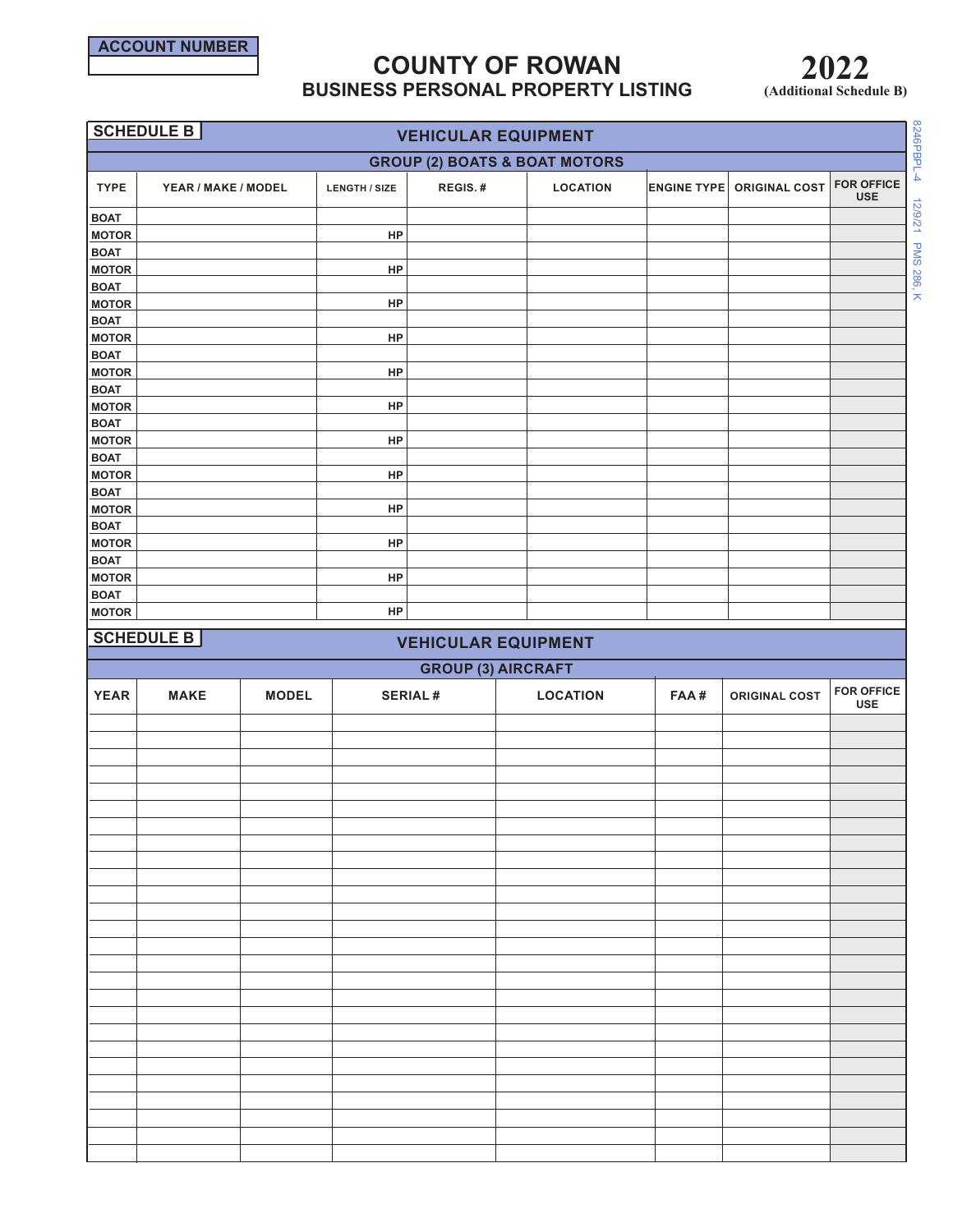

# **COUNTY OF ROWAN BUSINESS PERSONAL PROPERTY LISTING**

**2022 (Additional Schedule B)**

|             | SCHEDULE B  |                                                    |           | <b>VEHICULAR EQUIPMENT</b>                          |                      |                                 |
|-------------|-------------|----------------------------------------------------|-----------|-----------------------------------------------------|----------------------|---------------------------------|
|             |             |                                                    |           |                                                     |                      |                                 |
|             |             |                                                    |           | <b>GROUP (4) MOBILE HOMES &amp; OFFICE TRAILERS</b> |                      |                                 |
| <b>YEAR</b> | <b>MAKE</b> | <b>WIDTH / LENGTH</b>                              | TITLE $#$ | <b>VEHICLE ID NUMBER (VIN)</b>                      | <b>ORIGINAL COST</b> | <b>FOR OFFICE</b><br><b>USE</b> |
|             |             | $\pmb{\mathsf{x}}$                                 |           |                                                     |                      |                                 |
|             |             | $\overline{\mathbf{x}}$                            |           |                                                     |                      |                                 |
|             |             | $\pmb{\mathsf{X}}$                                 |           |                                                     |                      |                                 |
|             |             | $\pmb{\mathsf{X}}$                                 |           |                                                     |                      |                                 |
|             |             | $\pmb{\mathsf{x}}$                                 |           |                                                     |                      |                                 |
|             |             | $\pmb{\mathsf{X}}$                                 |           |                                                     |                      |                                 |
|             |             | $\overline{\mathbf{x}}$                            |           |                                                     |                      |                                 |
|             |             | $\overline{\mathbf{x}}$<br>$\pmb{\mathsf{X}}$      |           |                                                     |                      |                                 |
|             |             | $\overline{\mathbf{X}}$                            |           |                                                     |                      |                                 |
|             |             | $\pmb{\mathsf{X}}$                                 |           |                                                     |                      |                                 |
|             |             | $\pmb{\mathsf{X}}$                                 |           |                                                     |                      |                                 |
|             |             | $\overline{\mathbf{x}}$                            |           |                                                     |                      |                                 |
|             |             | $\overline{\mathbf{x}}$                            |           |                                                     |                      |                                 |
|             |             | $\overline{\mathbf{x}}$                            |           |                                                     |                      |                                 |
|             |             | $\overline{\mathbf{x}}$                            |           |                                                     |                      |                                 |
|             |             | $\pmb{\mathsf{X}}$                                 |           |                                                     |                      |                                 |
|             |             | $\pmb{\chi}$                                       |           |                                                     |                      |                                 |
|             |             | $\mathsf{x}$                                       |           |                                                     |                      |                                 |
|             |             | $\mathsf{X}$                                       |           |                                                     |                      |                                 |
|             |             | $\pmb{\mathsf{X}}$<br>$\mathsf{x}$                 |           |                                                     |                      |                                 |
|             |             | $\pmb{\mathsf{x}}$                                 |           |                                                     |                      |                                 |
|             |             | $\pmb{\mathsf{X}}$                                 |           |                                                     |                      |                                 |
|             |             | $\pmb{\mathsf{X}}$                                 |           |                                                     |                      |                                 |
|             |             | $\pmb{\mathsf{X}}$                                 |           |                                                     |                      |                                 |
|             |             | $\bar{\mathbf{x}}$                                 |           |                                                     |                      |                                 |
|             |             | $\pmb{\mathsf{X}}$                                 |           |                                                     |                      |                                 |
|             |             | $\pmb{\mathsf{X}}$                                 |           |                                                     |                      |                                 |
|             |             | $\pmb{\mathsf{X}}$                                 |           |                                                     |                      |                                 |
|             |             | $\pmb{\mathsf{X}}$                                 |           |                                                     |                      |                                 |
|             |             | $\pmb{\mathsf{X}}$<br>$\overline{\mathbf{x}}$      |           |                                                     |                      |                                 |
|             |             | $\pmb{\mathsf{X}}$                                 |           |                                                     |                      |                                 |
|             |             | $\pmb{\mathsf{X}}$                                 |           |                                                     |                      |                                 |
|             |             | $\pmb{\mathsf{x}}$                                 |           |                                                     |                      |                                 |
|             |             | $\pmb{\mathsf{x}}$                                 |           |                                                     |                      |                                 |
|             |             | $\pmb{\mathsf{x}}$                                 |           |                                                     |                      |                                 |
|             |             | $\overline{\mathbf{x}}$                            |           |                                                     |                      |                                 |
|             |             | $\overline{\mathbf{x}}$                            |           |                                                     |                      |                                 |
|             |             | $\overline{\mathbf{x}}$                            |           |                                                     |                      |                                 |
|             |             | $\overline{\mathbf{x}}$                            |           |                                                     |                      |                                 |
|             |             | $\overline{\mathbf{x}}$                            |           |                                                     |                      |                                 |
|             |             | $\overline{\mathbf{x}}$<br>$\overline{\mathbf{x}}$ |           |                                                     |                      |                                 |
|             |             | $\overline{\mathbf{x}}$                            |           |                                                     |                      |                                 |
|             |             | $\overline{\mathbf{x}}$                            |           |                                                     |                      |                                 |
|             |             | $\overline{\mathbf{x}}$                            |           |                                                     |                      |                                 |
|             |             | $\overline{\mathbf{x}}$                            |           |                                                     |                      |                                 |
|             |             | $\overline{\mathbf{x}}$                            |           |                                                     |                      |                                 |
|             |             | $\pmb{\mathsf{X}}$                                 |           |                                                     |                      |                                 |
|             |             | $\overline{\mathsf{x}}$                            |           |                                                     |                      |                                 |
|             |             | $\overline{\mathbf{x}}$                            |           |                                                     |                      |                                 |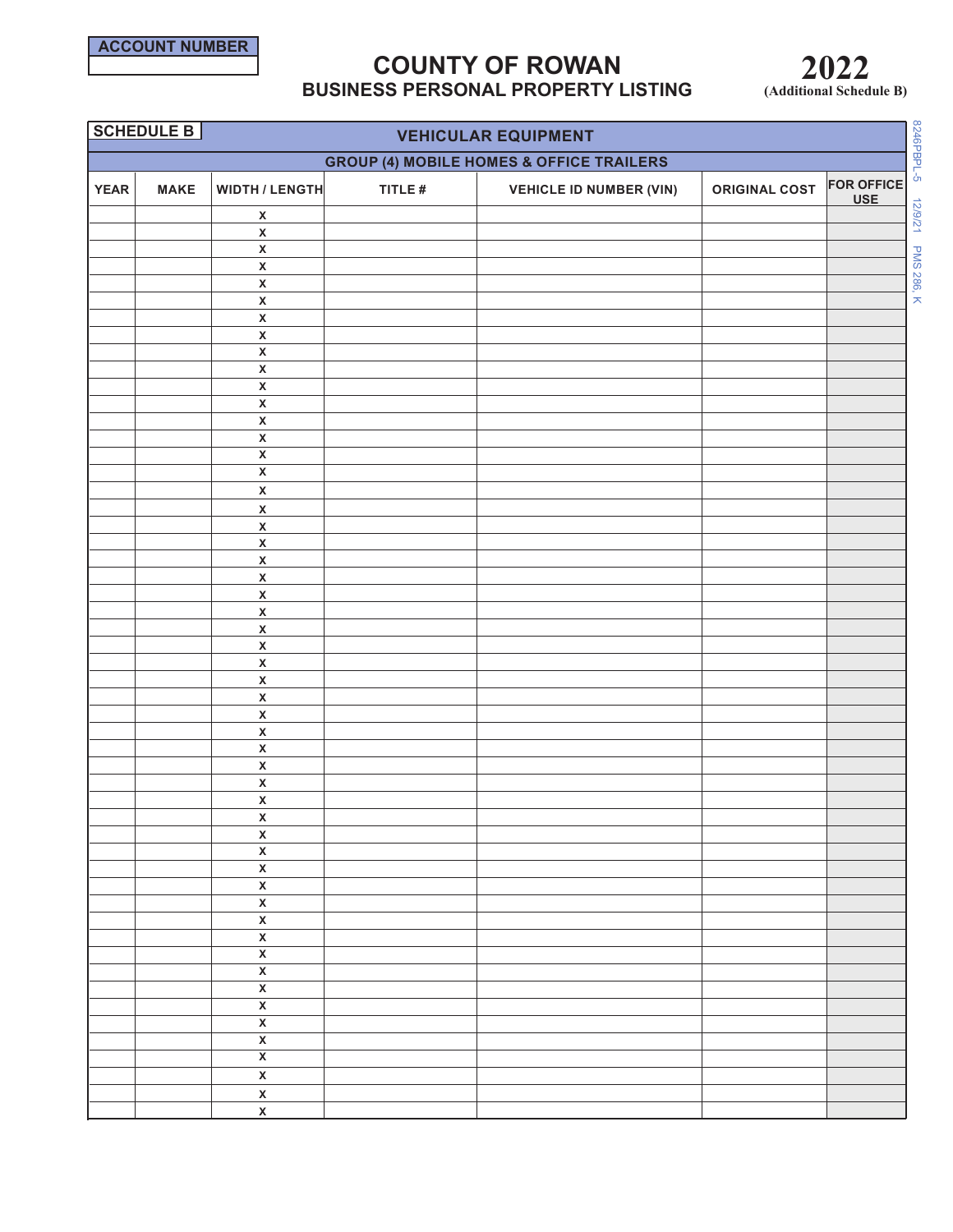## **2022 INSTRUCTIONS FOR FILING BUSINESS PERSONAL PROPERTY TAX LISTING**

### **Who must file a listing and what do I list?**

Any individual or business owning or possessing personal property used in connection with a business or other income producing purpose on January 1 must file. As a general rule, property is taxed at the principle place of business, with exception for business agreements and foreign companies. A temporary absence of personal property from the place at which it is usually taxable shall not affect this rule, even if it happens to be in another location on January 1. North Carolina General Statute 105-308 reads that… "any person whose duty it is to list any property who willfully fails or refuses to list the same within the time prescribed by law shall be guilty of a Class 2 misdemeanor. The failure to list shall be prima facie evidence that the failure was willful". Pursuant to N.C.G.S. 15A-1340.23, a Class 2 misdemeanor is punishable by a fine not to exceed \$1,000 and/or imprisonment up to 60 days.

## **When and where do I list?**

Listings are due from January 1-January 31, and should be filed with the Rowan County Assessor's Office – Business Listings Division – 402 N. Main St, Suite 201, Salisbury, NC 28144. As required by state law, any late listings will receive a mandatory cumulative penalty of 10% of the tax for each year property escapes taxation, with the maximum penalty being 60%. A written request for an extension of time to list for "good cause" may be requested by January 31.

## **How do I list? – Two important rules:**

(1) Read all the instructions for each schedule or group. (2) If a schedule or group does not apply to you, indicate so on the listing form. **DO NOT LEAVE A SECTION BLANK and DO NOT WRITE "SAME AS LAST YEAR"**. A listing form may be rejected for these reasons, subjecting it to the mandatory late listing penalty.

## INFORMATION SECTION

- (a) Complete all general information sections at the top of the form, whether or not they are specifically addressed in these instructions. Attach additional sheets if necessary.
- (b) Physical address: Please give the location of the personal property in Rowan County. Post office boxes are not acceptable in this section.
- (c) Principal business activity in this county: What does the business do? Example: Electronics manufacturing, dry cleaners, restaurant, etc.
- (d) Other North Carolina counties where personal property is located.
- (e) Contact person for audit: In case our office needs additional information, or to verify the information listed, list the person to be contacted here.
- (f) **If Out of Business:** If the business closed before January 1, 2022, please provide the information regarding the sale of these assets. Ownership is determined as of January 1. No pro-ration can be given for part year ownership.
- (g) Make any necessary changes to any incorrect items.

## **SCHEDULE A – EQUIPMENT SECTION**

The year acquired column: The row that begins 2021 is the row in which you report property acquired during the calendar year 2021. Any fiscal year ending dates must be updated to reflect calendar year end. Other purchases follow the same format. Schedule A is divided into 8 groups. Each is addressed below. Some existing businesses may have the column "Prior Yr Cost" pre-printed from information provided last year. This column should reflect the cost information provided this office last year with any additions due to audit or additional data. If it does not, please complete this column, referring back to last year's depreciation schedule or asset listings. Under "Total Cost", list 100% of all the depreciable personal property in your possession on January 1. Include all fully depreciated assets as well. Round amounts to the nearest dollar. Use the "Additions" and "Deletions" columns to reflect cost changes from prior year "Prior Yr Cost" column to "Total Cost" column. The prior year cost plus additions from purchases, transfers and paid out leases, minus deletions from disposals should equal total cost. Additions and/or deletions should be listed in schedule D. A separate sheet may be attached if additional space is needed. If the deletion is a transferred asset or paid out lease, please note this and to whom the property was transferred.

COST – Note that the cost information you provide must include all costs associated with the acquisition of an item as well as any and all costs associated with bringing that property into operation. These costs may include, but are not limited to: invoice cost, trade-in allowances, freight, sales tax, installation costs and construction period of interest. The cost figures reported should be original historical costs. Historical cost is the original cost of an item when first purchased, even if it was first purchased by someone other than the current owner. For example, you the current owner may have purchased equipment in 2018 for \$100,000.00, but the individual you purchased the equipment from acquired the equipment in 2015 for \$900,000.00. You, the current owner, should report the property as acquired in 2015 for \$900,000.00 and not as a 2018 acquisition. Property should be reported at its market cost at the retail level of trade. For example, a manufacturer of computers can make a certain model for \$1,000.00, but it is typically available to any retail customer for \$2,000.00. If the manufacturer uses the model for business purposes, he should report the computer at its market cost at the retail level of trade, which is \$2,000.00, not the \$1,000.00 it actually cost the manufacturer. Manufacturer/lessor businesses which lease the equipment that they manufacture must list their equipment at the retail level of trade rather than their manufacturing cost. This will ensure that all similar property is assessed uniformly. **Report all IRS Section 179 expensed costs on Schedule A.**

### Group (1) **Machinery & Equipment**

This is the group used for reporting the cost of all machinery and equipment. This includes, but is not limited to, all store, warehouse and packaging equipment, as well as manufacturing equipment, production lines, hi-tech or low-tech and computer-operated machinery. List the total cost by year of acquisition, including fully depreciated assets that are still connected with the business. Unlike IRS tax reporting, all assets still in existence retain some taxable value. For example, a manufacturer of textiles purchased a knitting machine in October 2018 for \$500,000.00. Sales tax was \$80.00, shipping charges were \$10,000.00 and installation costs and test runs were \$15,000.00. The total cost that the taxpayer should report is \$525,080.00, if there were no other costs incurred. The \$525,080.00 should be added in group (1) to the 2018 Additions column.

## Group (2) **Construction in Progress (CIP)**

CIP is business personal property which is under construction or equipment which has been purchased, but not yet installed as of January 1. The accountant will typically not capitalize the asset under construction until all of the costs associated with the asset are known. In the interim period, the accountant will typically maintain the costs of the assets in a CIP account. The total of this account represents investment in tangible personal property and is to be listed with the other capital assets of the business during the required listing period. List in detail. If you have no CIP, write "none".